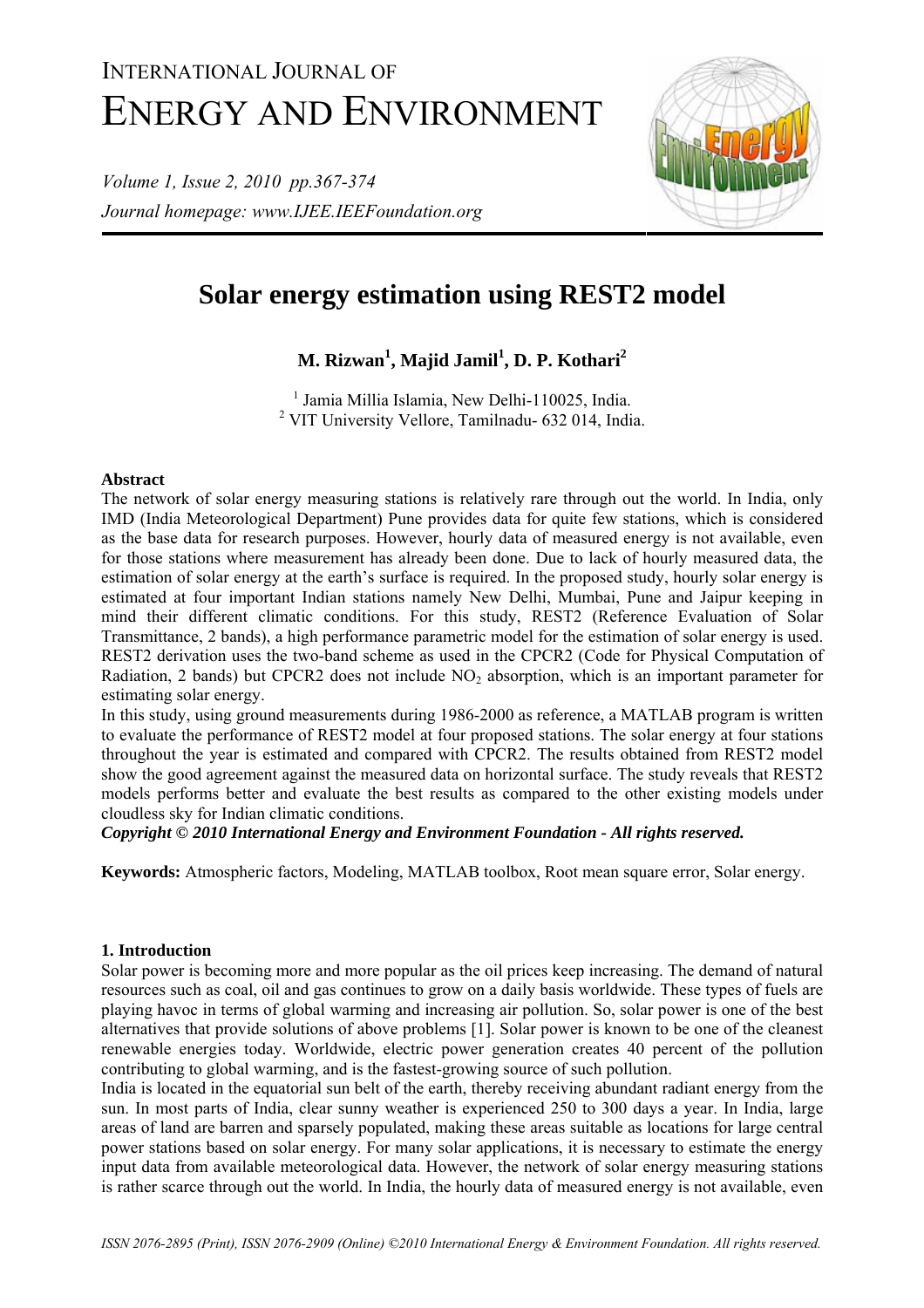for those stations where measurement is done. Due to lack of hourly measured data, the estimation of solar energy at the earth's surface is required [2, 3]. Recent studies have shown that the accuracy of many broadband models of the literature is not always satisfactory, primarily because of the extreme simplicity of their parameterizations. These studies have also introduced two high-performance models to estimate direct energy. However, in most applications, it is also necessary to estimate global and diffuse energy. In this study, we have estimated direct, diffuse and global energy using REST2, a high performance model to estimate solar energy. This goal is achieved by improving the algorithms that were used to obtain the earlier two-band CPCR2 model, which have been validated by various studies. Despite good results, modeling improvements are now deemed justified by the fact that CPCR2 has been developed in the early 1980s, a period after which the fields of atmospheric radiative transfer modelling and radiative measurements have made considerable progress [4, 5]. Four important scientific achievements of the 1980–2005 period can be specifically singled out for further discussion: (i) the high-resolution absorption properties of many atmospheric gases have been obtained by spectrometry and are now described in large databases (ii) better knowledge of the optical properties of aerosols and refined modeling of their scattering effects are now available (iii) new experimental techniques and calibration procedures for the precise measurement of global and diffuse energy have emerged on the path of optimal measurement procedures, yielding significantly better accuracy under clear skies in particular, and therefore also better reference datasets for performance assessment studies; and (iv) specialized ancillary measurements describing the current atmospheric conditions are now carried out (from ground or space) more precisely, more frequently, and with a better spatial distribution than ever before, hence providing more complete and accurate inputs to the most detailed radiative models. All these factors do contribute to more efficient modeling and are appropriately used in various applications [5]. Section 2 of this paper discusses about CPCR2 and REST2 models. Section 3 presents data obtained for four proposed stations. In section 4, results are discussed and conclusion is presented in the end.

#### **2. Models description**

The accurate prediction of solar energy is essential in many solar energy applications, e.g. in photovoltaic, in solar heating of buildings etc. Beam and diffuse energy on horizontal surface should be known for accurate estimation of solar energy. However, solar energy on the top of the atmosphere is known with enough accuracy. If scattering and absorption of solar energy by different constituents of the atmosphere can be understood precisely, one can predict terrestrial beam and diffuse energy. These are the different phenomenon of attenuation of solar energy, which are showing improvement in their understanding continuously and it is resulting in new estimation models [6]. Also there is continuous improvement in solar energy instruments and measurement of atmospheric constituents like ozone, aerosols and water vapor etc., which scatter/absorb solar energy. All this is enhancing the estimation accuracy. No doubt, measured data is the best data, but it has temporal  $\&$  spatial limitations. In advanced countries even, there are many stations where data is not being measured  $\&$  hence such station's solar energy atlas and Typical Metrological Year (TMY) are based on modelled data [2, 7]. In the proposed study effect of two important factors namely Angstrom turbidity factor β, and Angstrom's wave exponent  $\alpha$  has also been included. However, the values of Angstrom turbidity factor  $\beta$ , and Angstrom's wave exponent  $\alpha$  are computed by Pinazo [8], by taking Angstrom's wave exponent  $\alpha$  as 1.3. The amount of perceptible water in vertical column is computed on the basis of measured relative humidity and atmospheric temperature by using Leckner [9].

#### *2.1 CPCR2 model (Code for physical computation of radiation, 2 bands)*

This model includes parameterization of extinction processes and it requires commonly available input parameters. In this two-band clear sky solar energy modeling technique, solar spectrum is divided into two bands: Ultraviolet / Visible band,  $B_1$ , (0.29-0.7  $\mu$ m) and an infrared band,  $B_2$ , (0.7- 2.7  $\mu$ m). The model uses the extra terrestrial solar spectrum, as proposed by the World Radiometric Centre (WRC), with a solar constant value of 1367 Wm<sup>-2</sup>. The UV/ Visible and infrared bands considered in the CPCR2 model, account for 46.04% and 50.57% of the solar constant, respectively. Therefore, coefficient  $f_1 =$ 0.4604  $\&$   $f_2$  = 0.5057 are to be applied to the total extraterrestrial energy,  $E_{onl}$  and  $E_{on2}$ , corresponding to bands  $B_1$  and  $B_2$ .

#### *2.2 Direct normal energy*

It is assumed that the direct rays entering the atmosphere encounter extinction processes, which are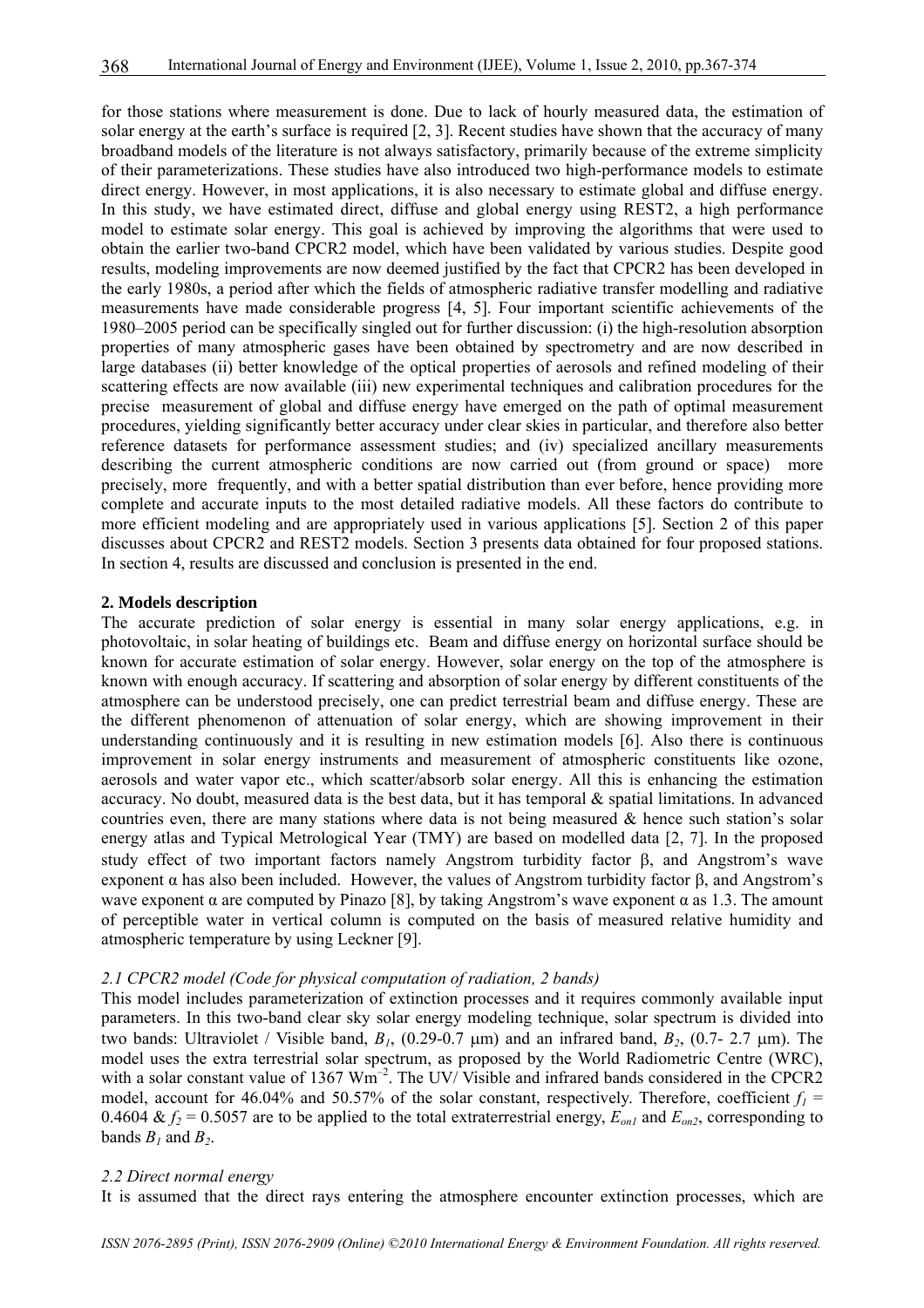limited to: ozone absorption, molecular scattering, uniformly mixed gases absorption, water vapor absorption, aerosol scattering and aerosol absorption. Separated extinction layers are considered, so that each band atmosphere transmittance for beam energy may be obtained by simple product of transmittances [4]. Thus, for each of two bands, the beam energy at normal incidence is given by equation (1);

$$
E_{\text{bni}} = T_{\text{R}i} T_{\text{g}i} T_{\text{oi}} T_{\text{wi}} T_{\text{ai}} E_{\text{0ni}} \tag{1}
$$

where  $E_{bn}$  is the beam solar energy at normal surface (W/m<sup>2</sup>),  $T_R$  is the rayleigh transmittance (dimensionless),  $T_g$  is the transmittance due to mixed gases (dimensionless),  $T_o$  is the transmittance of ozone (dimensionless),  $T_w$  is the transmittance of water vapor (dimensionless),  $T_a$  is the transmittance of aerosols (dimensionless),  $i = 1$  for band  $B_1$  and  $i = 2$  for band  $B_2$ .

The total beam energy at ground level is given by equation (2);

$$
E_{bn} = E_{bn1} + E_{bn2} \tag{2}
$$

#### *2.3 Diffuse and global energy*

The diffuse energy at ground level is modeled as a combination of three individuals components corresponding to the two scattering layers (molecules and aerosols), and to a backscattering process between ground and sky [4]. The diffuse energy can be found by using equation (3);

$$
E_{di} = E_{dRi} + E_{dAi} + E_{ddi}
$$
\n(3)

where  $E_d$  is the diffuse energy (W/m<sup>2</sup>),  $E_{dR}$  is the scattering due to molecules (W/m<sup>2</sup>),  $E_{dA}$  is the scattering due to aerosols (W/m<sup>2</sup>), and  $E_{dd}$  is the backscattering between ground and sky (W/m<sup>2</sup>).

The global energy is given by equation (4);

$$
E_g = E_d + E_b \tag{4}
$$

#### *2.4 REST2 model (Reference Evaluation of Solar Transmittance, 2 bands)*

Previous results from in-depth performance assessment studies [1, 4 and 6] have shown that the CPCR2 two-band model was a top performer when compared to simpler broadband models. A recent and thorough study demonstrated that CPCR2 performed consistently well to predict direct normal energy (DNI), under both ideal and realistic conditions. The present contribution describes some new features of the model, includes its latest algorithmic improvements, and proposes a benchmark dataset for the performance assessment of this or any other similar model. The general structure of REST2 is almost identical to that of CPCR2, with a band separation at 0.7 µm. Band 1 covers the UV and visible, from 0.29 to 0.70 µm. It is characterized with strong absorption of ozone in the UV and strong scattering by molecules and aerosols over the whole band. Band 2 covers the near infrared, from 0.7 to 4  $\mu$ m, and is characterized by strong absorption by water vapor, carbon dioxide and other gases, along with only limited scattering. This modeling approach has been used in a few other models of the literature and has been shown to have two interesting advantages: (i) it improves accuracy compared to regular single-band models and (ii) it simplifies the derivation of energy, whose spectral ranges correspond almost perfectly to band 1. Using the latest extraterrestrial spectral energy distribution and latest solar constant value of 1366.1 W/m<sup>2</sup>, the extra-atmospheric energy at the mean sun-earth distance are  $E_{0n1} = 635.4$  W/m<sup>2</sup> (or 46.51%) and  $E_{0n2} = 709.7 \text{ W/m}^2$  (or 51.95%) in the two bands, respectively. To the difference of CPCR2, the parameterizations for direct and diffuse energy take into account the circumsolar energy subtended in the typical total field-of-view of tracking devices [5].

#### *2.5 Direct energy*

The formalism is essentially the same as in CPCR2, except that additional provision is made for nitrogen dioxide absorption, as in REST. For each of the two-bands, i, the band direct normal energy,  $E_{\text{bni}}$ , is obtained from a product of individual transmittances;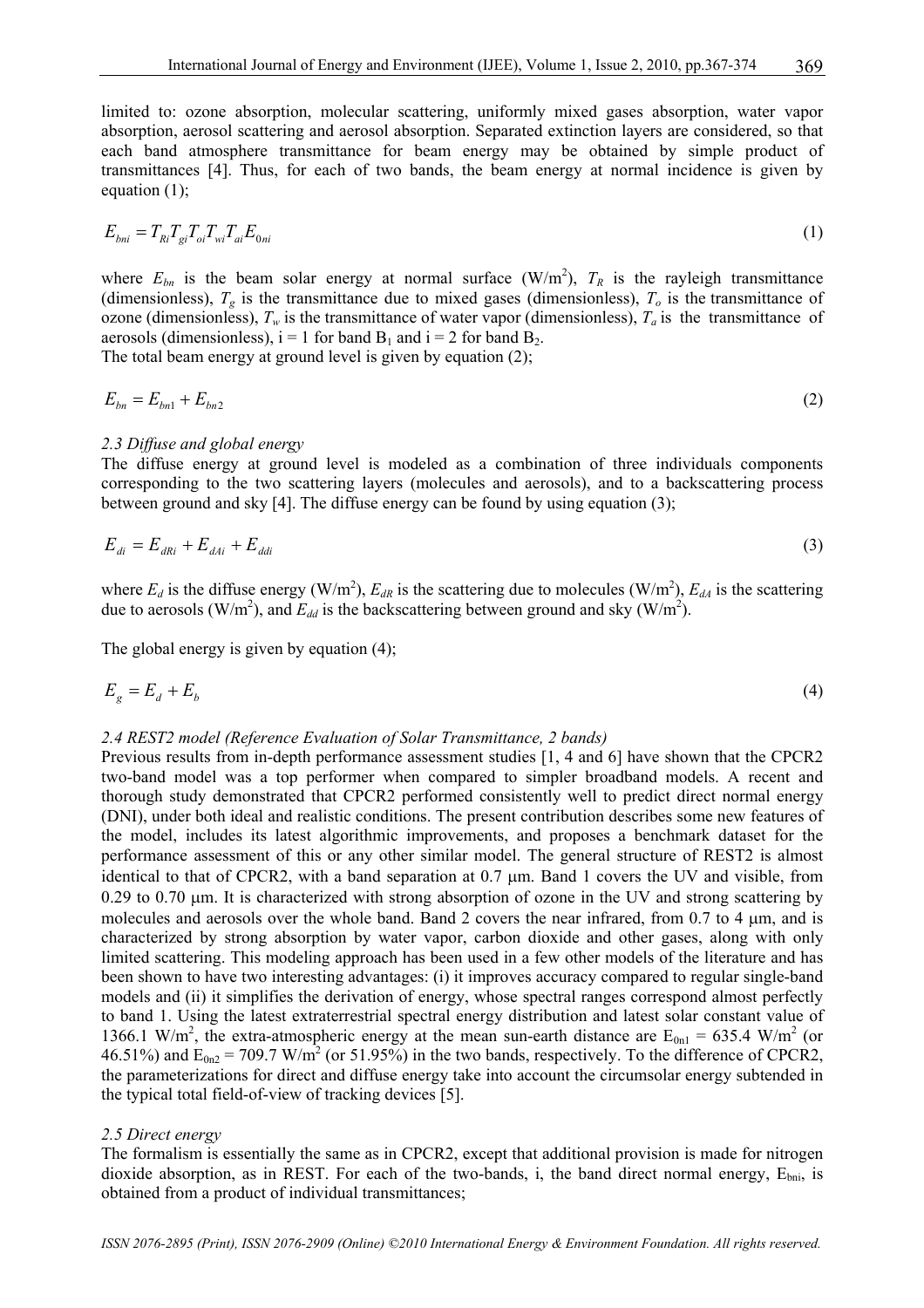$$
E_{bni} = T_{Ri} T_{gi} T_{oi} T_{ni} T_{wi} T_{di} E_{0ni}
$$
\n(5)

where  $T_{Ri}$ ,  $T_{gi}$ ,  $T_{oi}$ ,  $T_{ni}$ ,  $T_{wi}$ , and  $T_{ai}$  are the band transmittances for Rayleigh scattering, uniformly mixed gases absorption, ozone absorption, nitrogen dioxide absorption, water vapor absorption and aerosol extinction, respectively.

The broadband DNI is simply obtained as the sum of the two-band components;

$$
E_{bn} = E_{bn1} + E_{bn2} \tag{6}
$$

#### *2.6 Diffuse and global energy*

Like for CPCR2, the formalism is here also based on a two layer scattering scheme. The top layer is assumed the source for all Rayleigh scattering, as well as for all ozone and mixed gas absorption. Similarly, the bottom layer is assumed the source for all aerosol scattering, as well as for aerosol, water vapor and nitrogen dioxide absorption. After scattering has occurred in the top layer, the downwelling diffuse energy is assumed to behave as direct energy at an effective air mass,  $m' = 1.66$ . This is the air mass value that is used in calculating the transmittances dealing with absorption in the bottom layer. The incident diffuse energy on a perfectly absorbing ground (i.e., with zero albedo) is defined as;

$$
E_{\text{dpi}} = T_{\text{o}i} T_{\text{g}i} T_{\text{0ni}} T_{\text{0wi}} \Big[ B_{\text{R}i} \big( 1 - T_{\text{R}i} \big) T_{\text{ai}}^{0.25} + B_a F_i T_{\text{R}i} \big( 1 - T_{\text{ai}}^{0.25} \big) \Big] E_{\text{o}i} \tag{7}
$$

where

$$
E_{0i} = E_{0ni} \cos Z \tag{8}
$$

where Z is the zenith angle.

Function *Fi* is a correction factor introduced to compensate for multiple scattering effects and other shortcomings in the simple transmittance approach used here.  $B_{RI}$  and  $B_{R2}$  are the forward scattering fractions for Rayleigh extinction. In the absence of multiple scattering, they would be exactly 0.5 because molecules scatter equally in the forward and backward directions. Multiple scattering is negligible in Band 2 (so that  $B_{R2} = 0.5$ ), but not in Band 1. Using a simple spectral model to describe this effect,  $B_{RI}$  is obtained after spectral integration and parameterization as;

$$
B_{R1} = 0.5(0.89013 - 0.0049558m_R + 0.000045721m_R^2)
$$
\n(9)

The aerosol forward scatterance factor,  $B_a$ , is the same as in CPCR2;

$$
B_a = 1 - \exp(-0.6931 - 1.8326 \cos Z)
$$
\n(10)

The beam, diffuse and global broadband energy incident on a horizontal and ideally black surface are finally given as  $E_b = E_{bn} \cos Z$ ,  $E_{dp} = E_{dpl} + E_{dp2}$ , and  $E_{gp} = E_b + E_{dp}$ , respectively.

Under normal conditions, a backscattered contribution must be added because of the interaction between the reflecting earth surface and the scattering layers of the atmosphere. This contribution is usually small (e.g.,  $<10\%$  of  $E_{gp}$ ) but may become far more significant over snowy regions. The ground albedo to consider here,  $\rho_{gi}$ , refers to an average over a large zone of 5–50 km radius around the site under scrutiny, per the discussion in [4]. For each band, the sky albedo,  $\rho_{si}$  is obtained as a function of  $\alpha_i$  and  $\beta_i$ , (angstrom turbidity cofficient (dimensionless)), and the backscattered diffuse component, *Eddi*, is derived by considering multiple reflections between the ground and the atmosphere.

$$
E_{ddi} = \rho_{gi}\rho_{si}\left(E_{bi} + E_{dpi}\right) / \left(1 - \rho_{gi}\rho_{si}\right) \tag{11}
$$

where  $E_{bi} = E_{bni} \cos Z$ . Finally, the total diffuse energy in each band is  $E_{di} = E_{dpi} + E_{ddi}$ , so that the broadband diffuse energy is obtained as  $E_d = E_{d1} + E_{d2}$  and the broadband global energy as  $E_g = E_b + E_d$ .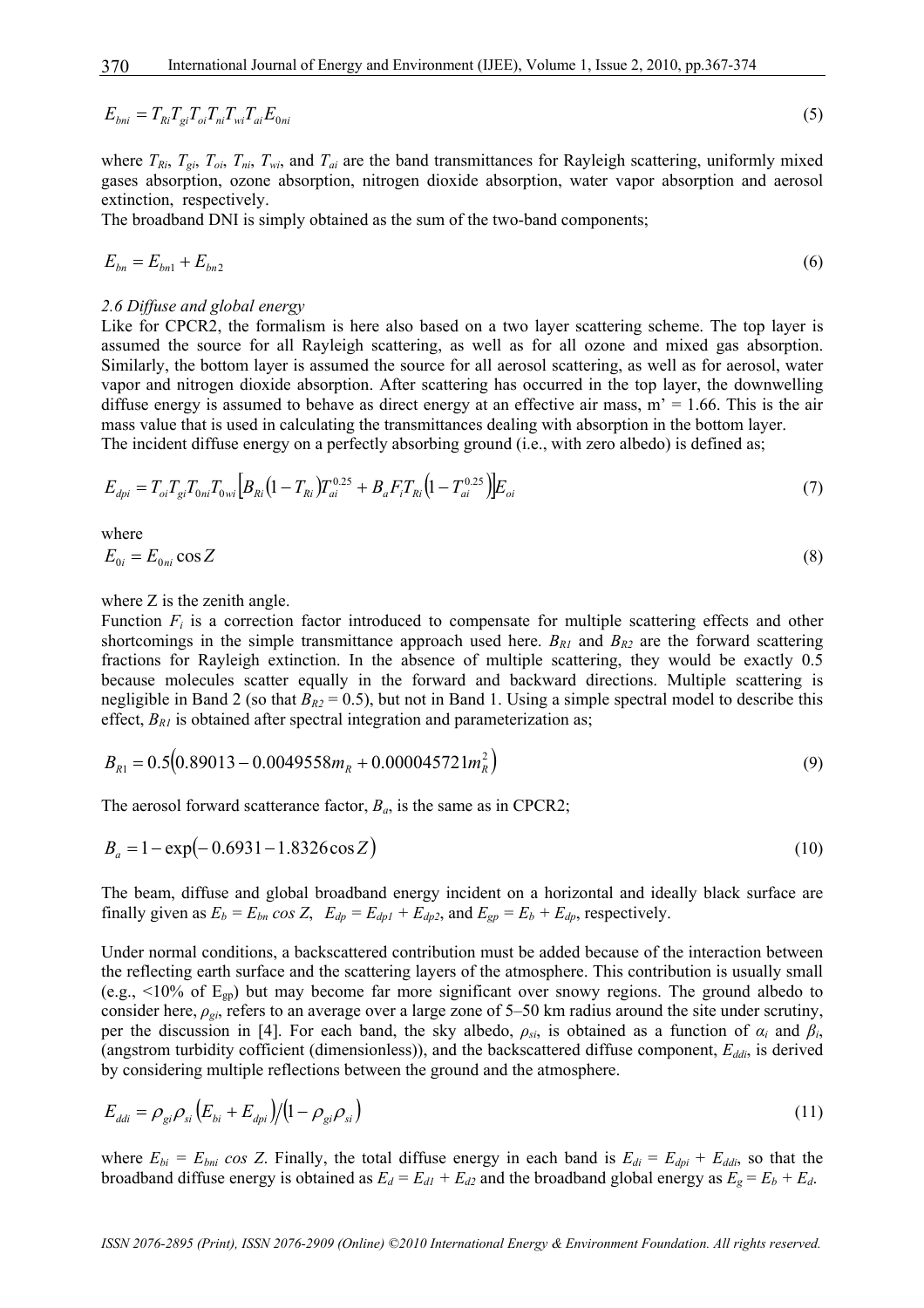## **3. Instrumentation and data obtained**

The experimental set-up for the proposed study consists of two pyranometers and one data logger. The wooden platform was used for the measurement purpose. Two pyranometers were installed, one measures the global energy and another pyranometer, provided with a shading ring, measures the diffuse energy. The output of the two pyranometers was fed to a 245-chanel data logger, which was configured to record hourly values. The measurements of global  $\&$  diffuse energy at Delhi have been done by using the above experimental setup. Although the values of global energy & diffuse energy for other stations have been taken from IMD (India Meteorological Department), SEC (Solar Energy Centre, India) [10, 11].

# *3.1 Meteorological and solar energy data*

It is necessary to obtain the hourly measured data of solar energy for different months of the year at various locations of India. The solar energy data, comprising of monthly mean hourly global and diffuse solar energy for four Indian stations, viz. New Delhi  $(28.58^{\circ}N, 77.2^{\circ}E, 216 m)$ , Mumbai  $(19.12^{\circ}N,$ 72.85<sup>0</sup>E, 14 m), Pune (18.53<sup>0</sup>N, 73.85<sup>0</sup>E, 559 m), and Jaipur (26.82<sup>0</sup>N, 75.8<sup>0</sup>E, 390 m), have been collected from India Meteorology Department (IMD) Pune and Solar Energy Centre, Ministry of New & Renewable Energy, India during the period 1986-2000 [10, 11]. The values of Angstrom turbidity factor, β, for these locations were computed by Pinazo [8], by taking Angstrom's wave exponent α as 1.3. The amount of precipitable water in vertical column is computed on the basis of measured relative humidity and atmospheric temperature by using Leckner [9].

In this particular work, the mean monthly values of global and diffuse energy for New Delhi, Pune, Mumbai and Jaipur are presented in Table 1.

# **4. Results**

The solar energy for different months of the year by using REST2 and CPCR2 models for four Indian stations, namely New Delhi, Pune, Mumbai and Jaipur has been estimated. In the present work, monsoon months (July to September) are not included because in these months either aerosols are washed out or the particles size increase. The estimated global and diffuse energy is compared with reference data on the basis of percentage root mean square error (RMSE). A computer program in MAT LAB language is written and the measured data is given as the input along with hourly values of relative humidity and ambient temperature. The study show that REST2 model is showing maximum RMSE 3.4% and 3.1% while the CPCR2 showing maximum RMSE 9.7% and 17.6 % in the estimation of global and diffuse energy respectively under the cloudless sky. It shows that the REST2 model has evaluated better results as compared to the CPCR2 model. Table 2 shows the maximum RMSE in the estimated global and diffuse energy with the measured data for New Delhi, Pune, Mumbai and Jaipur respectively by using the REST2 and CPCR2 models.

### **5. Conclusions**

The high-performance REST2 model is used to estimate solar energy at four stations of India. Hourly solar energy are estimated and compared with the already available CPCR2 model. The maximum error from REST2 model for estimating solar energy is 3.4% whereas from CPCR2, it is more than 10%. The main reason is that  $NO<sub>2</sub>$  absorption is taken into account in this study. The study revealed that REST2 models performs better and evaluate the best results as compared to the other existing models under cloudless sky for Indian climatic conditions.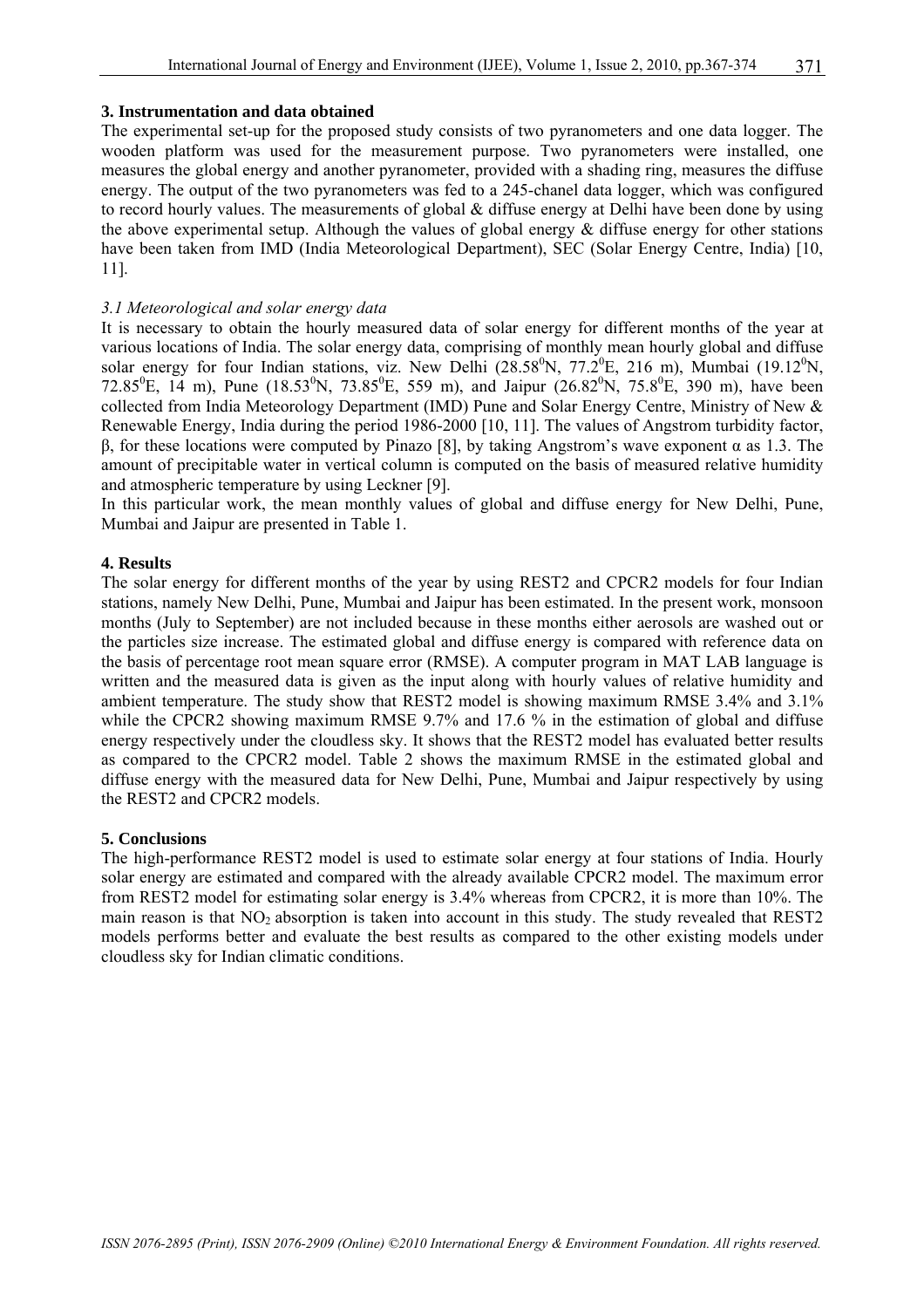| <b>Station</b> | <b>Month</b> | <b>Global Energy</b><br>$(MJm^2day^1)$ | <b>Diffuse Energy</b><br>$(MJm^2day^1)$ |  |
|----------------|--------------|----------------------------------------|-----------------------------------------|--|
| New Delhi      | January      | 13.52                                  | 5.21                                    |  |
|                | February     | 16.42                                  | 6.22                                    |  |
|                | March        | 20.64                                  | 7.56                                    |  |
|                | April        | 24.07                                  | 8.83                                    |  |
|                | May          | 24.43                                  | 10.68                                   |  |
|                | June         | 22.54                                  | 11.66                                   |  |
|                | July         | 19.07                                  | 11.83                                   |  |
|                | August       | 17.79                                  | 10.27                                   |  |
|                | September    | 18.90                                  | 8.27                                    |  |
|                | October      | 16.80                                  | 6.37                                    |  |
|                | November     | 14.13                                  | 4.92                                    |  |
|                | December     | 11.93                                  | 4.87                                    |  |
| Jaipur         | January      | 15.30                                  | 4.61                                    |  |
|                | February     | 18.02                                  | 6.10                                    |  |
|                | March        | 22.00                                  | 7.29                                    |  |
|                | April        | 25.50                                  | 8.21                                    |  |
|                | May          | 26.11                                  | 9.52                                    |  |
|                | June         | 23.94                                  | 10.78                                   |  |
|                | July         | 18.48                                  |                                         |  |
|                |              |                                        | 10.92                                   |  |
|                | August       | 17.60                                  | 10.13                                   |  |
|                | September    | 19.62                                  | 7.57                                    |  |
|                | October      | 18.17                                  | 5.41                                    |  |
|                | November     | 15.40                                  | 5.09                                    |  |
|                | December     | 13.47                                  | 4.63                                    |  |
| Mumbai         | January      | 16.57                                  | 6.09                                    |  |
|                | February     | 19.49                                  | 6.79                                    |  |
|                | March        | 22.24                                  | 7.17                                    |  |
|                | April        | 23.82                                  | 8.25                                    |  |
|                | May          | 23.36                                  | 9.82                                    |  |
|                | June         | 17.49                                  | 10.85                                   |  |
|                | July         | 13.45                                  | 10.45                                   |  |
|                | August       | 14.52                                  | 11.41                                   |  |
|                | September    | 16.35                                  | 10.61                                   |  |
|                | October      | 18.01                                  | 8.73                                    |  |
|                | November     | 16.60                                  | 6.63                                    |  |
|                | December     | 15.46                                  | 6.16                                    |  |
| Pune           | January      | 17.29                                  | 4.42                                    |  |
|                | February     | 20.58                                  | 4.77                                    |  |
|                | March        | 23.11                                  | 5.79                                    |  |
|                | April        | 24.49                                  | 6.57                                    |  |
|                | May          | 25.18                                  | 7.83                                    |  |
|                | June         | 19.32                                  | 10.99                                   |  |
|                | July         | 16.10                                  | 11.84                                   |  |
|                | August       | 15.68                                  | 11.66                                   |  |
|                | September    | 18.73                                  | 10.01                                   |  |
|                | October      | 19.25                                  | 6.70                                    |  |
|                | November     | 17.64                                  | 5.15                                    |  |
|                | December     | 16.45                                  | 4.28                                    |  |

Table 1. Mean monthly global and diffuse energy for different India stations during 1986-2000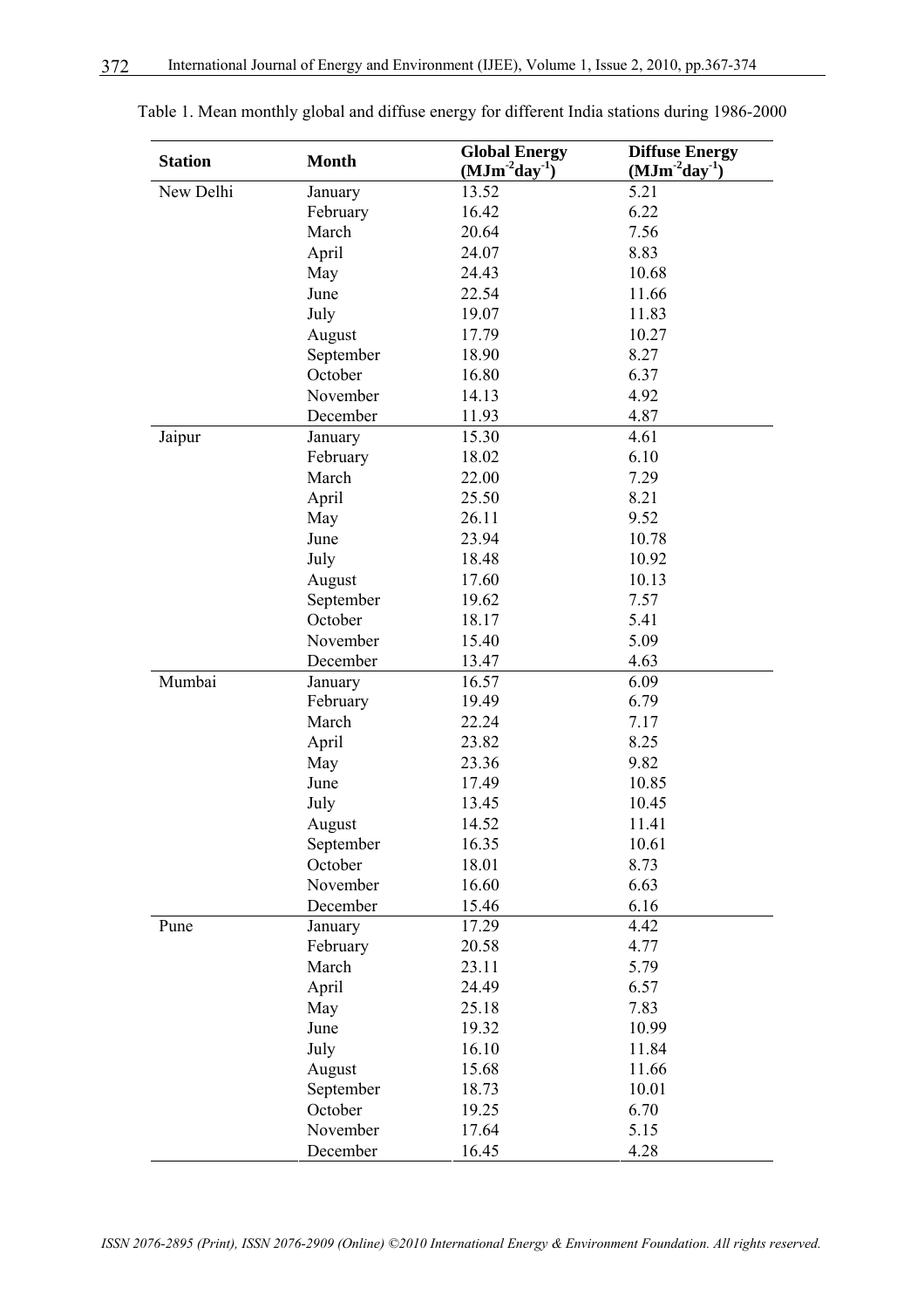| Table 2. Percentage maximum RMSE using REST2 and CPCR2 models in comparison with measured |  |
|-------------------------------------------------------------------------------------------|--|
| data for four Indian stations considered in this study                                    |  |

| <b>Station</b> | <b>Month</b> | <b>Global Energy</b> |                  |              | <b>Diffuse Energy</b> |  |
|----------------|--------------|----------------------|------------------|--------------|-----------------------|--|
|                |              | <b>REST2</b>         | <b>CPCR2</b>     | <b>REST2</b> | <b>CPCR2</b>          |  |
| New Delhi      | January      | 3.4                  | 4.2              | 2.1          | 4.0                   |  |
|                | February     | 3.1                  | 6.8              | 2.6          | 6.8                   |  |
|                | March        | 2.7                  | 3.0              | 3.1          | 6.8                   |  |
|                | April        | 3.0                  | 2.9              | 2.9          | 6.9                   |  |
|                | May          | 2.1                  | 8.2              | 1.8          | 11.4                  |  |
|                | June         | 2.2                  | 7.8              | 2.0          | 17.6                  |  |
|                | October      | 1.8                  | 4.9              | 2.5          | 10.2                  |  |
|                | November     | 1.9                  | 6.7              | 2.8          | 7.0                   |  |
|                | December     | 2.6                  | 8.5              | 3.1          | 6.7                   |  |
| Jaipur         | January      | 1.8                  | 2.8              | 2.8          | 2.0                   |  |
|                | February     | 2.1                  | 4.8              | 3.1          | 2.0                   |  |
|                | March        | 1.9                  | 3.5              | 3.0          | 3.4                   |  |
|                | April        | 2.3                  | 5.3              | 2.9          | 2.9                   |  |
|                | May          | 2.8                  | 5.0              | 3.1          | 8.9                   |  |
|                | June         | 3.2                  | 2.9              | 2.7          | 7.2                   |  |
|                | October      | 3.0                  | 4.7              | 1.9          | 7.0                   |  |
|                | November     | 2.8                  | 5.1              | 1.8          | 3.8                   |  |
|                | December     | 2.7                  | 6.0              | 2.0          | 2.8                   |  |
| Mumbai         | January      | 3.0                  | 5.1              | 2.4          | 9.5                   |  |
|                | February     | 3.4                  | 9.2              | 2.7          | 15.7                  |  |
|                | March        | 2.9                  | 7.3              | 3.1          | 13.8                  |  |
|                | April        | 2.8                  | 3.5              | 2.9          | 12.5                  |  |
|                | May          | 3.1                  | 8.1              | 2.8          | 13.6                  |  |
|                | June         | 2.0                  | 8.4              | 2.6          | 12.7                  |  |
|                | October      | 1.9                  | 8.8              | 1.9          | 9.5                   |  |
|                | November     | 2.8                  | 6.8              | 2.1          | 14.3                  |  |
|                | December     | 2.6                  | 7.6              | 2.3          | 11.6                  |  |
| Pune           | January      | 2.5                  | $\overline{5.8}$ | 2.8          | 3.7                   |  |
|                | February     | 2.9                  | 3.5              | 3.0          | 6.8                   |  |
|                | March        | 1.7                  | 5.3              | 2.9          | 6.5                   |  |
|                | April        | 1.8                  | 8.4              | 2.7          | 6.5                   |  |
|                | May          | 1.3                  | 7.1              | 2.2          | 14.6                  |  |
|                | June         | 1.6                  | 6.7              | 2.4          | 13.1                  |  |
|                | October      | 2.6                  | 11               | 2.7          | 15.5                  |  |
|                | November     | 2.9                  | 5.0              | 3.1          | 7.0                   |  |
|                | December     | 3.4                  | 9.7              | 2.9          | 9.8                   |  |

#### **References**

- [1] Gueymard C. A. High performance solar radiation model for cloudless sky energy. Solar Energy, 2008, 272-285.
- [2] Kaplanis S. N. New methodologies to estimate the hourly global solar radiation; comparison with existing models. Renewable Energy 2006, 781-790.
- [3] Duffie J. A., Beckman W. A. Solar Engineering of Thermal Processes. John Willey and Sons, NewYork 1980.
- [4] Yang K., Huang G. W. A hybrid model for estimating global solar radiation. Solar Energy, 2001, 13- 22.
- [5] Gueymard C. A. A two band model for the calculation of clear sky solar energy. Solar Energy 1989, 253- 265.